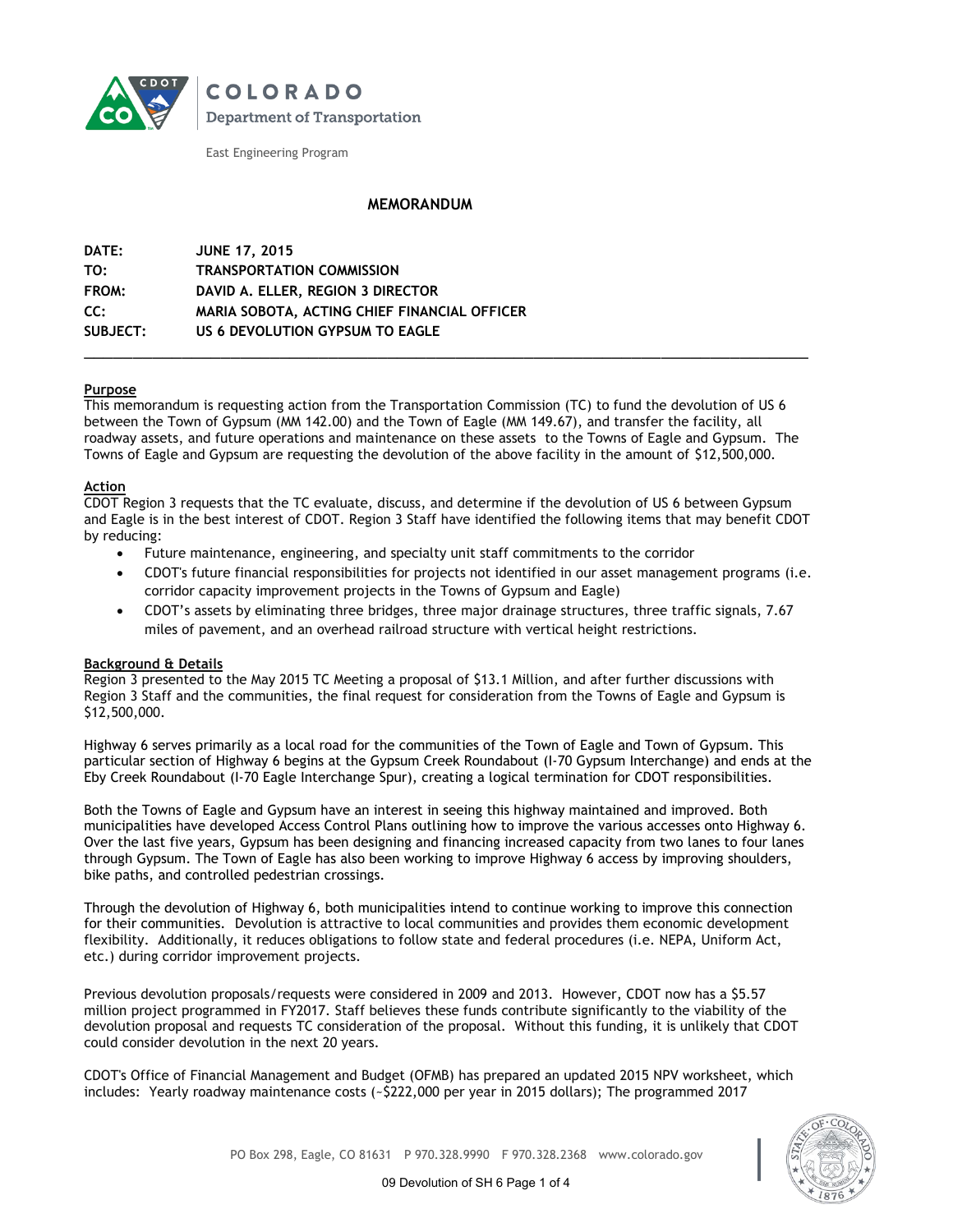resurfacing project (\$5.5 million plus \$70,000 Bridge Preventative Maintenance (BPM)); and the Gypsum Creek bridge replacement (\$3.77 million in 2025), which is in the 10-year Bridge Plan. The worksheet indicates that under the traditional 3% present value rate used for devolution, the Net Present Value of devolving this section of road is approximately \$12.82 million.

OFMB has also run a 4% present value scenario, possibly more reflective of the current market climate, which identifies a Net Present Value of \$12,176,196. Based on current market conditions for a similar length financing in the fixed income markets at today's interest rates, CDOT's Financial Advisor believes a 4.00% discount rate represents a reasonable cost of capital for the proposed transaction, associated to the devolution of US Highway 6.

The financial value of this proposal appears reasonable, considering several projects within the corridor have not been included in current NPV worksheets. The devolution of the roadway segments would significantly reduce the amount of CDOT resources and financial participation in the following:

- Planning, NEPA & Design in Town of Gypsum ~\$500,000 (\$200,000 identified in the IMTPR 10-year RPP plan)
	- o Construction of the Town of Gypsum Corridor including the UPRR overhead railroad bridge- ~\$30.0 million per FHU 2006 Master Traffic Study
	- Planning, NEPA, & Design US 6 in Town of Eagle ~\$500,000
		- o Construction of Town of Eagle Corridor ~\$12.0-\$15.0 million
- Other Items:
	- o Improvements to three major drainage structures (two built in 1933/34)
	- o Eliminate three traffic signals from CDOT system
	- o Elimination of 7.67 Miles (194,000 SF) of pavement

## **Options and Recommendations**

- 1) TC Approval of the devolution based on current financial market and 4% NPV, for the amount of \$12,176,196 with \$6,606,196 funding from TC Contingency (Staff Recommendation), or
- 2) TC Approval of the devolution of US 6 between the Town of Gypsum (MM 142.00) and the Town of Eagle (MM 149.67) in the amount of \$12,500,000, with \$6,930,000 funding from TC Contingency, or
- 3) Stop discussions on this initiative and inform the Towns of Eagle and Gypsum that the TC does not support devolution at this time.

## **Next Steps**

Notify the Town of Eagle and the Town of Gypsum of TC decision.

## **Attachments**

- Attachment A: Area Map
- Attachment B: Devolution Financial Analysis
- Attachment C: Letter of Interest from Town of Gypsum and Town of Eagle

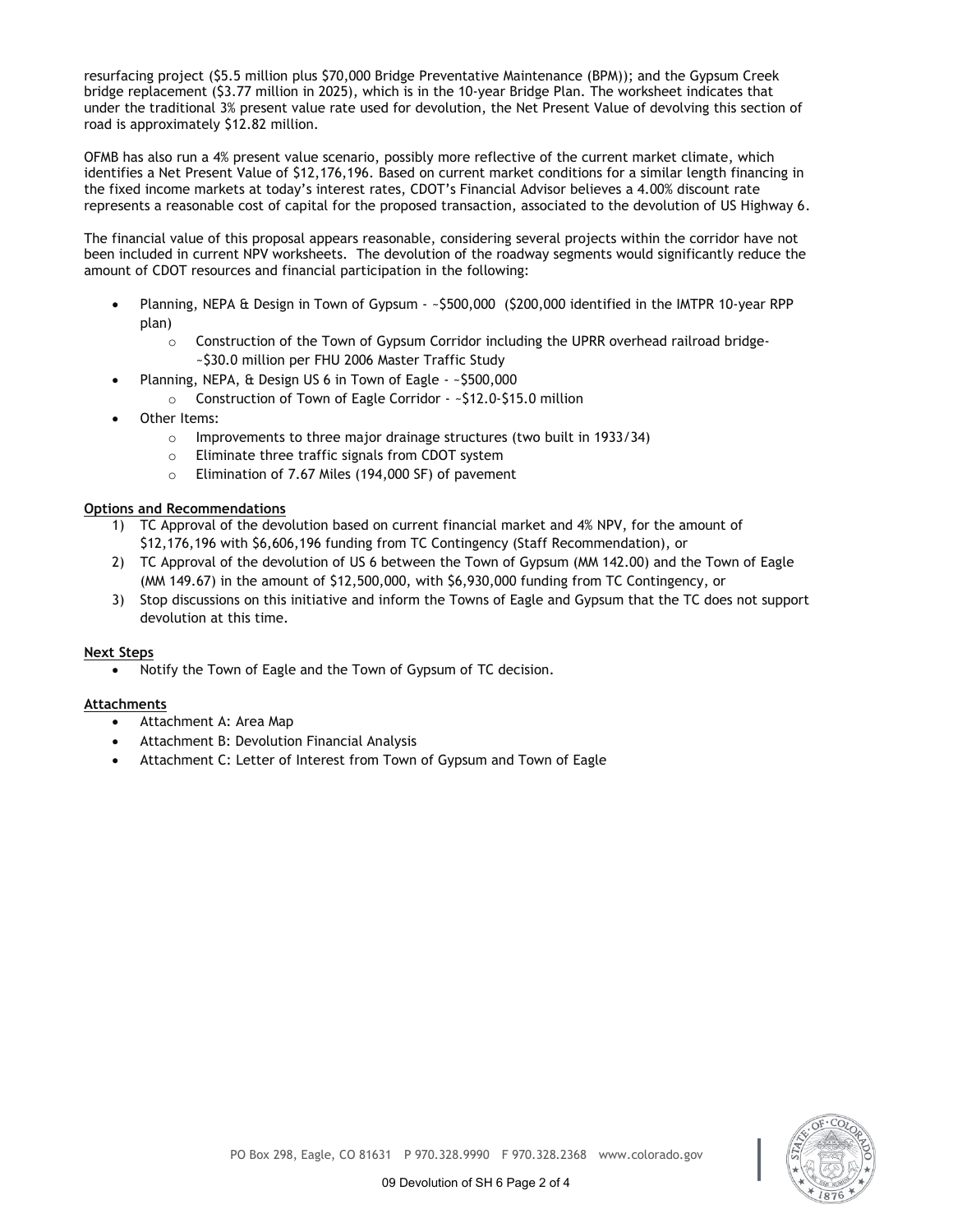# **Transportation Commission of Colorado June 18, 2015**

# **Resolution #TC-Devolution of US 6E between Mileposts 142.00 and Mileposts 149.67**

**WHEREAS,** The Department of Transportation owns 7.67 linear miles of Highway in the Town of Gypsum, and Eagle and Eagle County, Colorado identified as State Highway 6 (US 6E);

**WHEREAS**, Region 3 has determined that abandoning this portion of US 6E would be in the best interest of Colorado taxpayers;

**WHEREAS,** the Colorado Revised Statutes 43-2-106 (1) (a) provides that the Transportation Commission may determine that a state highway, or portion thereof, no longer functions as a state highway, and with the agreement of each affected county or municipality, the state highway, or portion thereof, can be abandoned to the affected county or municipality;

**WHEREAS,** the (1) Town of Gypsum proposed to take ownership of US 6E from Milepost 142.00 to Milepost 147.7, and (2) Town of Eagle proposed to take ownership of US 6E from Milepost 147.7 to Milepost 149.67, in exchange for a payment from CDOT;

**WHEREAS,** the payment is anticipated to be less than the amount CDOT reasonably expects to expend to maintain, preserve, or improve this section of US 6E over the next 20 years;

**WHEREAS,** Colorado Revised Statutes (CRS) 43-2-106 (1) (b) further provides that any county or municipality receiving a payment from CDOT as a result of CRS 43-2-106 (1) (a) shall credit the payment to a special fund to be used only for transportationrelated expenditures;

**WHEREAS,** the Parties desire to enter into an Intergovernmental Agreement (IGA) and agree upon the condition of the abandonment of said highway segment by the State and acceptance by the Towns of Gypsum and Eagle pursuant to the terms and conditions of the IGA;

**WHEREAS**, the Parties agree to prepare the necessary right-of-way plans to execute the abandonment;

**WHEREAS,** the governing bodies of the Town of Gypsum and Town of Eagle will adopt a resolution, agreeing to the state's abandonment of the portion of US 6E, agreeing that said highway segment no longer serves the ongoing purposes of the state highway system; committing the Town of Gypsum and Eagle to assume ownership of said highway segment in the "as is" condition;